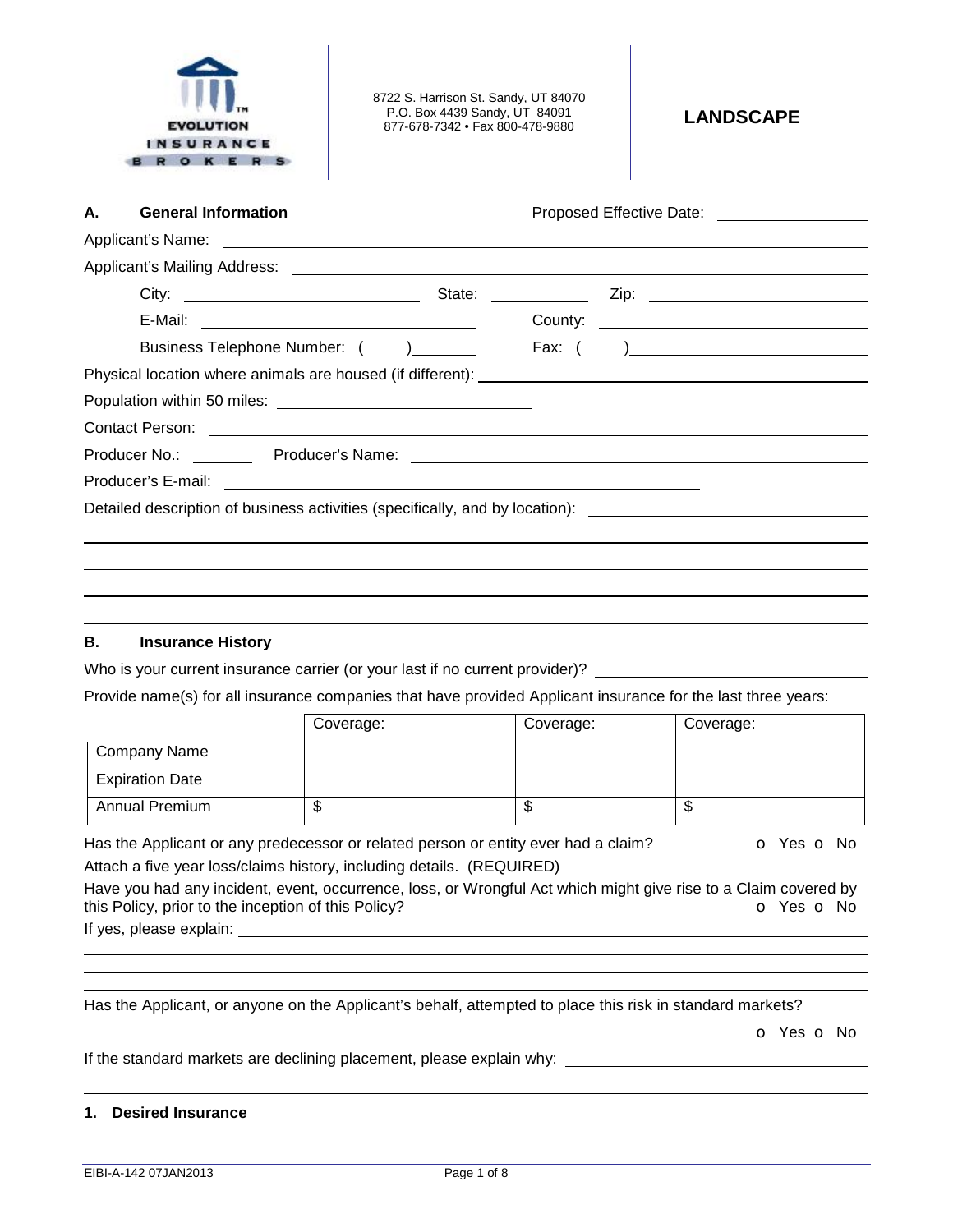Note: No coverage can be quoted for commercial operations.

## o **Limit of Liability (with per person sub-limit):**

- o \$25,000 per person / \$50,000 per accident / \$100,000 aggregate
- o \$50,000 per person / \$100,000 per accident / \$200,000 aggregate
- o \$100,000 per person / \$200,000 per accident / \$400,000 aggregate
- o \$150,000 per person / \$200,000 per accident / \$500,000 aggregate
- o Other:

### o **Limit of Liability (with no per person sub-limit):**

- o \$50,000 per accident / \$100,000 aggregate
- o \$100,000 per accident / \$200,000 aggregate
- o \$250,000 per accident / \$500,000 aggregate

# **Self Insured Retention (SIR):** o \$1,000 (Minimum) o \$1,500 o \$2,500 o \$5,000 o \$10,000

Note: Higher SIRs will generally reduce the premium charged, but SIRs of \$2,500 or greater must be accompanied by proof of the Applicant's ability to pay that SIR amount (i.e. last year's tax return forms).

### **2. Business Activities**

1. Number of Total Staff: Full-time: Part-time:

|    |                                               | <b>Estimated Annual Payroll</b> | <b>Gross Payroll</b>         |
|----|-----------------------------------------------|---------------------------------|------------------------------|
|    | A. Licensed Applicators                       |                                 |                              |
|    | <b>B. Other Service Personnel</b>             |                                 |                              |
|    | C. Office Employees                           |                                 |                              |
|    | D. Salesmen                                   |                                 |                              |
|    | E. All Other Employees                        |                                 |                              |
| 2. | How many service vehicles operated last year? |                                 | How many operated this year? |

3. How many vehicles owned by Business other than Service Vehicles?

4. Please specify the dollar amount and percentage relative to all services performed:

|    |                                                     | <b>Annual Dollar</b> | Percentage |
|----|-----------------------------------------------------|----------------------|------------|
|    |                                                     | Amount               |            |
|    | A. Landscaping Operations:                          |                      |            |
| 1. | Landscaping Services (excluding underground)        | \$                   | $\%$       |
| 2. | Landscaping Services (including underground)        | \$                   | $\%$       |
| 3. | Interior Landscaping                                | \$                   | $\%$       |
| 4. | <b>Backhoe Source Reduction</b>                     | \$                   | $\%$       |
| 5. | Use of Special or Heavy Equipment (Excavator, etc.) | \$                   | $\%$       |
|    | <b>B. Vegetation Management Operations:</b>         |                      |            |
| 1. | Mowing and Raking Lawn Care                         | \$                   | $\%$       |
| 2. | Core Aeration                                       | \$                   | $\%$       |
| 3. | <b>Fertilizer Chemical Services</b>                 | \$                   | %          |
| 4. | <b>Weed Control Chemical Services</b>               | \$                   | $\%$       |
| 5. | Lawn & Shrub Chemical Services                      | \$                   | $\%$       |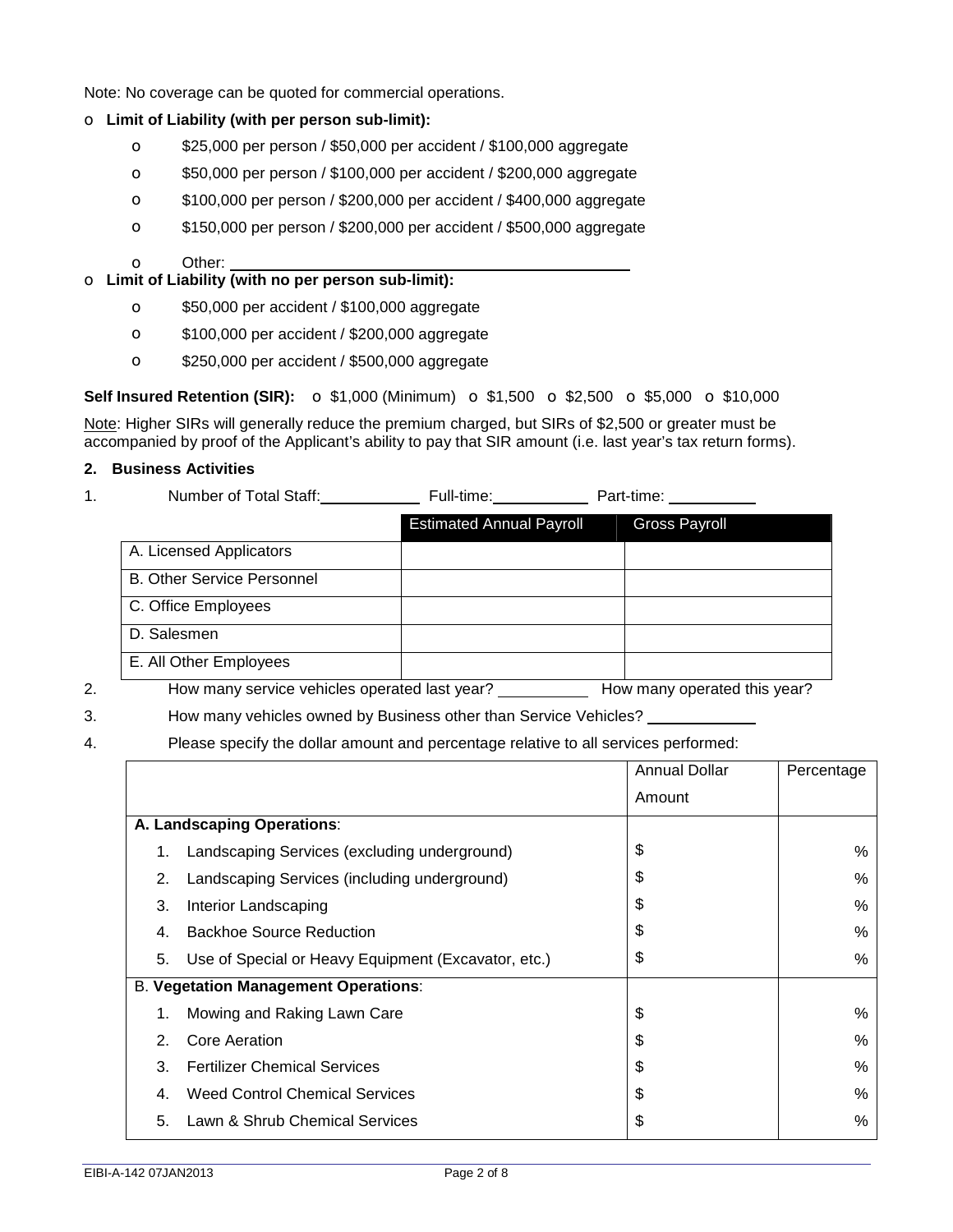| 6.            | <b>Right of Way Chemical Services</b>                        | $\overline{\mathbf{3}}$ | $\%$   |  |  |
|---------------|--------------------------------------------------------------|-------------------------|--------|--|--|
| 7.            | <b>Nursery Operations</b>                                    | \$                      | $\%$   |  |  |
|               | <b>C. Tree Service Operations</b>                            |                         |        |  |  |
| 1.            | <b>Tree Spraying</b>                                         | \$                      | $\%$   |  |  |
| 2.            | Tree Injection                                               | \$                      | $\%$   |  |  |
| 3.            | <b>Tree Trimming</b>                                         | \$                      | %      |  |  |
| 4.            | <b>Tree Removal</b>                                          | \$                      | %      |  |  |
| 5.            | Stump Removal                                                | \$                      | %      |  |  |
| 6.            | <b>Tree Planting</b>                                         | \$                      | $\%$   |  |  |
| 7.            | Shrub Planting                                               | \$                      | %      |  |  |
| 8.            | Brush & Lot Cleaning                                         | \$                      | $\%$   |  |  |
| 9.            | Chipping                                                     | \$                      | %      |  |  |
|               | D. Wildlife Management Operations:                           |                         |        |  |  |
| 1.            | Wild Bird Trapping & Control                                 | \$                      | $\%$   |  |  |
| 2.            | Wild Animal Trapping & Control                               | \$                      | %      |  |  |
| 3.            | Control & Prevention Services (screening & venting)          | \$                      | %      |  |  |
| 4.            | Wildlife Inspections                                         | \$                      | %      |  |  |
| 5.            | Domestic and/or Suburban Animal Control                      | \$                      | $\%$   |  |  |
|               | E. Pest Control Operations:                                  |                         |        |  |  |
| 1.            | <b>Insect Control</b>                                        | \$                      | %      |  |  |
| 2.            | Rodent Control                                               | \$                      | $\%$   |  |  |
| 3.            | <b>Termite Control</b>                                       | \$                      | %      |  |  |
| 4.            | <b>Termite Pretreatments</b>                                 | \$                      | %      |  |  |
| 5.            | Odor & Moisture Control                                      | \$                      | %      |  |  |
| 6.            |                                                              | \$                      | $\%$   |  |  |
| 7.            | Mosquito Control - (if over 10% see separate questionnaire). | \$                      | %      |  |  |
|               | F. Sales Service:                                            |                         |        |  |  |
| $\mathbf 1$ . | <b>Wholesale Sales of Chemical Products</b>                  | \$                      | $\%$   |  |  |
| 2.            | Wholesale Sales of Equipment                                 | \$                      |        |  |  |
| 3.            | <b>Retail Sales of Chemical Products</b>                     | \$                      | $\%$   |  |  |
| 4.            | <b>Retail Sales of Equipment</b>                             | \$                      | %<br>% |  |  |
| 5.            | <b>Firewood Sales</b>                                        | \$                      |        |  |  |
| 6.            | All Other Sales -                                            | \$                      | %      |  |  |
|               |                                                              |                         | %      |  |  |
|               | <b>G. All Other Contract Services:</b>                       |                         |        |  |  |
| 1.            | Snow Removal - explain:                                      | \$                      | %      |  |  |
|               |                                                              | \$                      | %      |  |  |
| 2.            | Roof Cleaning - explain:                                     | \$                      | %      |  |  |
|               |                                                              |                         | $\%$   |  |  |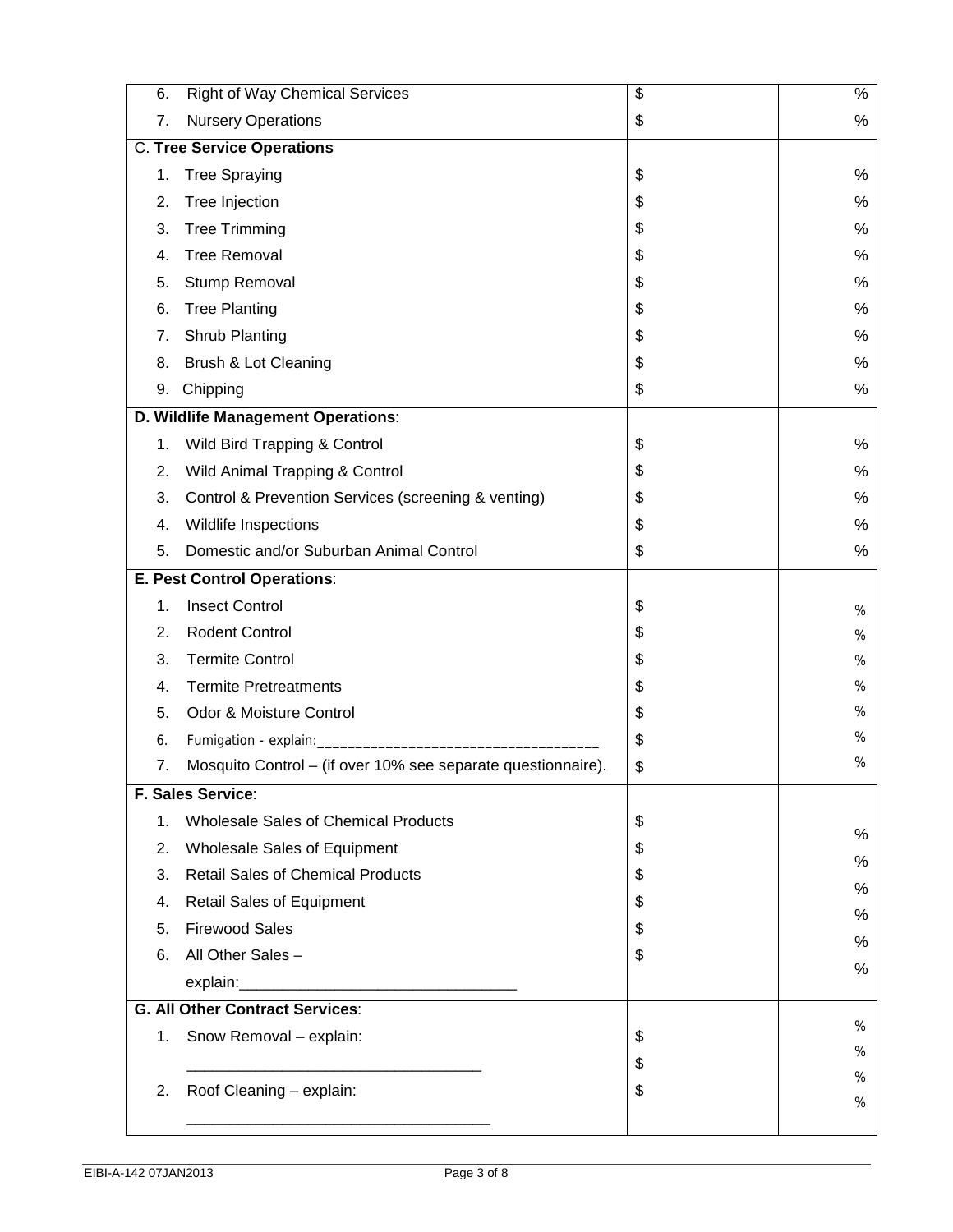| All Other - explain:                                                                                                                         |                                |     |
|----------------------------------------------------------------------------------------------------------------------------------------------|--------------------------------|-----|
| H. TOTAL COMBINED ANNUAL GROSS INCOME                                                                                                        | \$                             |     |
| <b>I. TOTAL COMBINED ANNUAL GROSS SALARY</b>                                                                                                 | \$                             |     |
| Does the member ever use explosives to remove tree stumps or for any other purposes? $\square$                                               |                                | Yes |
| If Yes, does the Insured understand that there is no coverage for:                                                                           |                                |     |
| A. Damage to the property of others caused by explosion or blasting;                                                                         |                                |     |
| B. Collapse of or damage to buildings caused by excavation work;                                                                             |                                |     |
|                                                                                                                                              |                                |     |
| C. Damage to underground wires or pipes caused by mechanical excavation equipment.<br>Do you enter into a written contract with your client? | Yes $\Box$ No If Yes, explain: |     |
|                                                                                                                                              |                                |     |
| A. Did a broad form indemnity agreement, covering liability arising from the sole negligence of the                                          |                                |     |
| indemnitee (member) ever exist?<br>$\Box$ Yes $\Box$ No $\Box$ Other                                                                         |                                |     |
| B. Did an intermediate agreement which holds both the client and the indemnitee (you) jointly liable for a                                   |                                |     |
| loss ever exist?                                                                                                                             |                                |     |
| Yes $\Box$ No<br>Other                                                                                                                       |                                |     |
| C. Did a limited agreement, which holds the indemnitee (you) "harmless" for claims arising from the                                          |                                |     |
| Yes $\Box$ No $\Box$<br>contractors negligence ever exist?<br>Other<br>$\mathbf{1}$                                                          |                                |     |
| D. Are contractual indemnity agreements entered into holding you responsible for damages?<br>No                                              |                                | Yes |

**NOTE:** The member (you) is the indemnity. An indemnity contractual agreement means you sign a contract to hold your client/customer harmless for any injury or damage you may be responsible for to another person (third party), where the client has made or is making a claim and wants you to pay for his defense or claim if awarded. 12. Is any mechanical or contractors equipment left unattended at any job site?  $\Box$  Yes  $\Box$ No

**NOTE**: Should a child be injured, the attractive nuisance doctrine may be applied and strict liability would

be imposed. In an accident involving a minor contributory negligence is not available as a defense.

13. Do you burn brush? <br>
No

**NOTE**: The smoke emitted during the burning of grass, weeds or brush along highways may create a traffic

hazard. In addition there have been reports or claims charging infection from the burning of brush containing poison ivy, oak or sumac.

14. Is your company and its employees aware of the poisonous nature of plants and, (1) restrict their use, and

(2) advise each client of the potential hazards and risks?  $\Box$  Yes  $\Box$  No  $\Box$  Other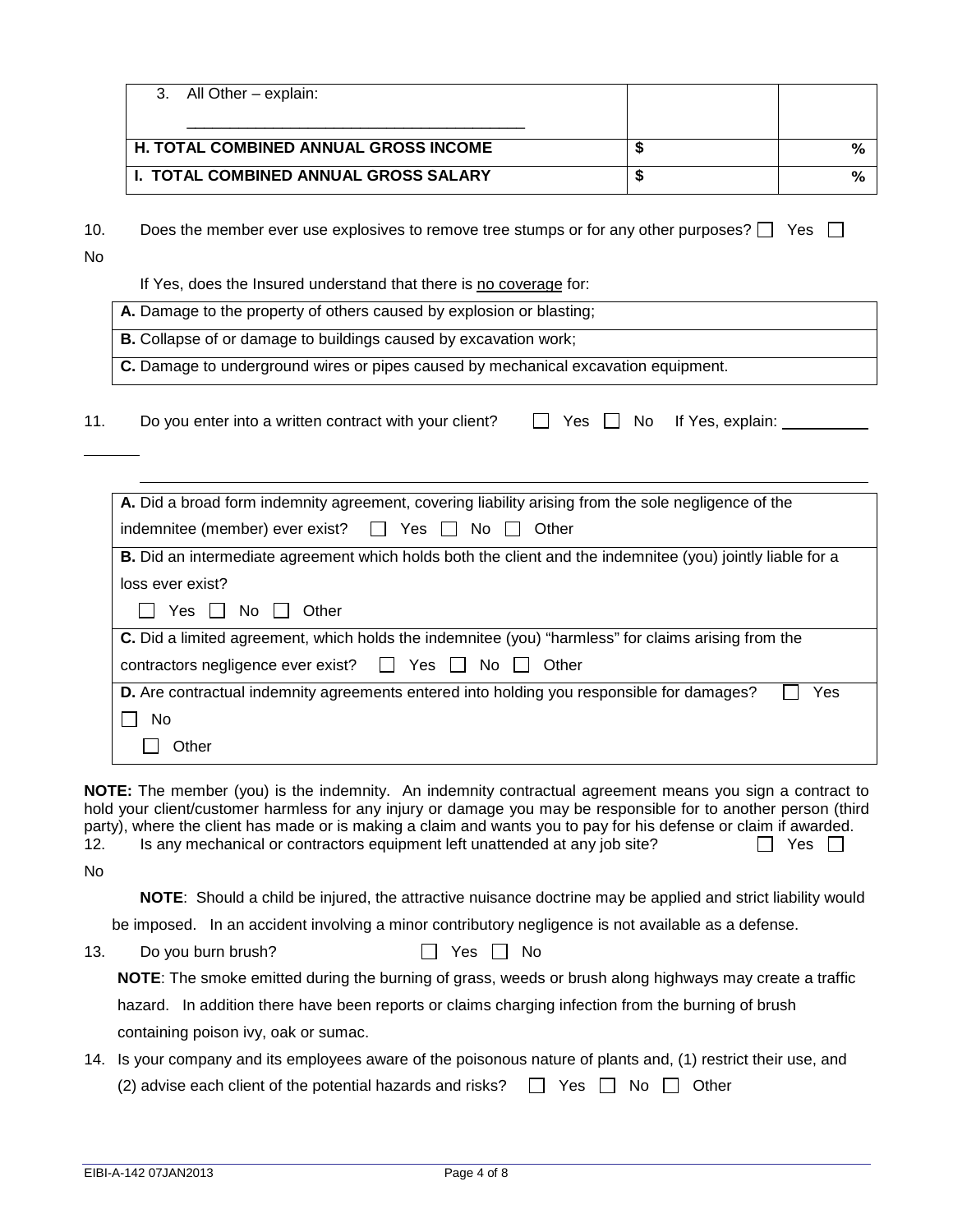**NOTE**: some plants, shrubs and trees may cause serious illness or death if eaten. Each year an estimated 12,000 children ingest poisonous plants. One study revealed that 10% of child poisoning cases result from the consumption of toxic plants. Few parents are aware of the dangers of most plants.

| 15. Do you ever rent or borrow equipment (with or without operator) from others or loan to others? $\Box$ Yes $\Box$ |  |
|----------------------------------------------------------------------------------------------------------------------|--|
| No $\Box$ Other                                                                                                      |  |

| If Yes, explain:                                                                                          |
|-----------------------------------------------------------------------------------------------------------|
| 16. Do you sell any products to the public?<br>No If Yes, explain:<br>Yes II                              |
|                                                                                                           |
| 17. Are all employees given regular, thorough examinations?<br>Yes.<br>No.                                |
| Yes<br>If No, would you be willing to require?<br>No.                                                     |
|                                                                                                           |
| 19. Are adequate records obtained and maintained of bid orders, work orders, release agreements, billings |
| reports of accidents or problems on a job, etc.?<br>Yes<br>No                                             |

18. Please provide a list of the equipment in use relating to your "on the job" business operations. \_\_\_\_\_\_\_\_\_

19. Please identify the locations and square footage of any space you occupy in association with your business:

|     | Locations:                                                                                                         | Square Footage:                          |
|-----|--------------------------------------------------------------------------------------------------------------------|------------------------------------------|
|     | Office:                                                                                                            |                                          |
|     | Warehouse:                                                                                                         |                                          |
|     | Garage:                                                                                                            |                                          |
|     | Parking:                                                                                                           |                                          |
|     | 20. Do you ever provide Underground Landscape work that exceeds 2 ft. below the surface?                           | Yes                                      |
| No. |                                                                                                                    |                                          |
|     | If Yes, explain: _____                                                                                             |                                          |
|     | 21. If Public Utilities (Power, Gas, Phone, Water) are available, do you use their customer service for assistance |                                          |
|     | and to identify Underground Fixtures prior to work?<br>No.<br>Yes                                                  | If No, explain: $\overline{\phantom{a}}$ |
|     |                                                                                                                    |                                          |

22. Are Primary Chemicals sold? □ Yes □ No If Yes, please note **Retail** or **Wholesale** 

| If Yes, please note Retail or Wholesa |
|---------------------------------------|
|---------------------------------------|

and list manufacturer and amount of sales.

|                                                                   | <b>Manufacturer</b> |     | <b>Amount of Sales</b> |       |
|-------------------------------------------------------------------|---------------------|-----|------------------------|-------|
| <b>Retail / Wholesale</b>                                         |                     |     |                        |       |
| <b>Retail / Wholesale</b>                                         |                     |     |                        |       |
| <b>Retail / Wholesale</b>                                         |                     |     |                        |       |
| 23. Does your state require licensing of all Landscape Companies? |                     |     | Yes<br>No.             | Other |
| 24. Does your state require lice3nsing of Tree Service Companies? |                     |     | Yes<br>No.             | Other |
| 25. Does your state require licensing of all Applicators?         |                     | Yes | Other<br>No.           |       |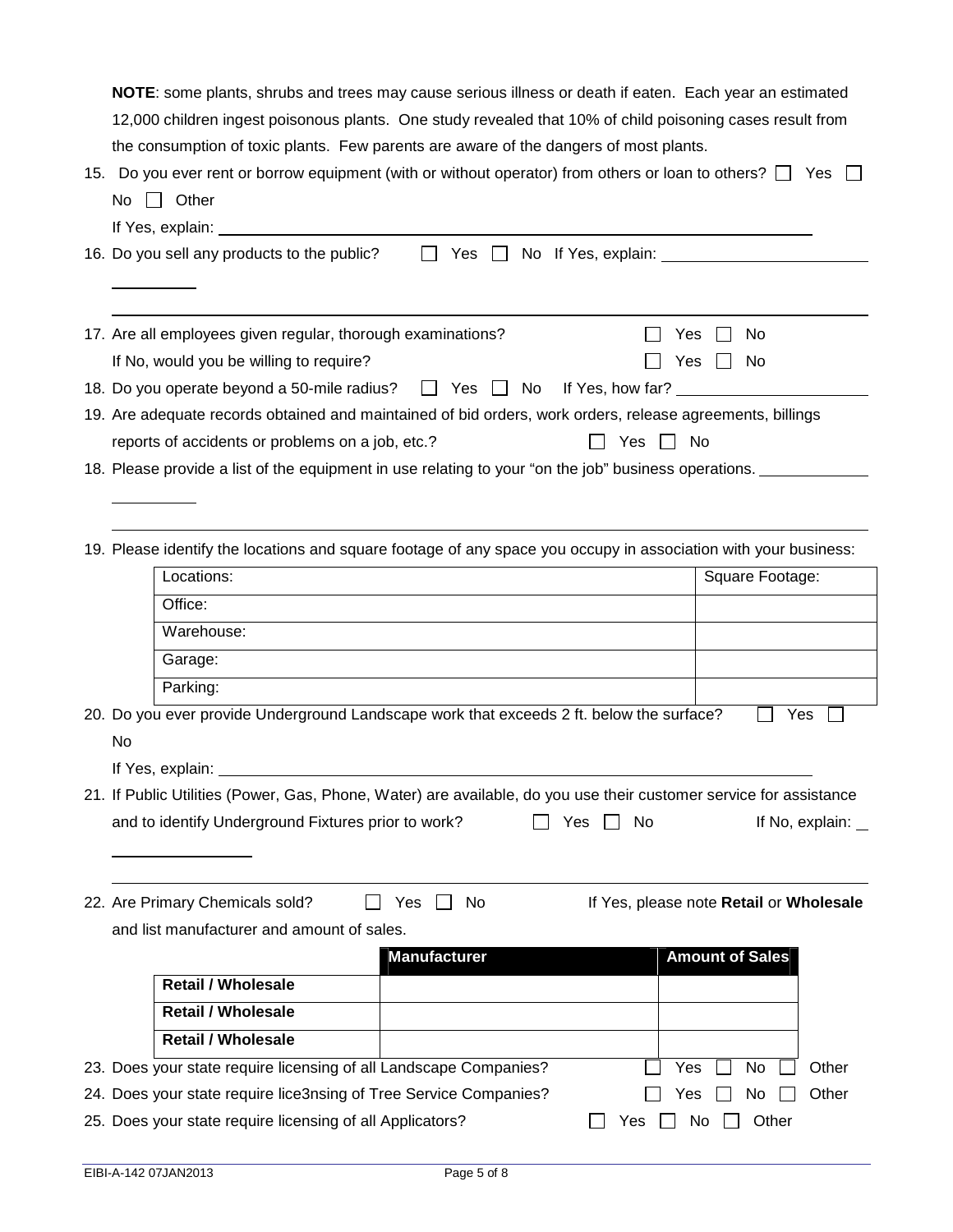26. Indicate the chemical and manufacturer of each used for the following:

|                                                                                                                                 | <b>Chemical</b> | <b>Manufacturer</b> |
|---------------------------------------------------------------------------------------------------------------------------------|-----------------|---------------------|
|                                                                                                                                 | <b>Used</b>     |                     |
| A. Lawn, Shrubs and other Vegetation or Land Management Services:                                                               |                 |                     |
|                                                                                                                                 |                 |                     |
| 2.                                                                                                                              |                 |                     |
|                                                                                                                                 |                 |                     |
| <b>B.</b> Tree Spraying & Injection:                                                                                            |                 |                     |
| 1 <sub>1</sub>                                                                                                                  |                 |                     |
| 2.                                                                                                                              |                 |                     |
| $\mathbf{3}$ .                                                                                                                  |                 |                     |
| C. Exterminating Insects, Rodents:                                                                                              |                 |                     |
| <u> 2000 - Jan James James James James James James James James James James James James James James James James J</u><br>$1_{-}$ |                 |                     |
|                                                                                                                                 |                 |                     |
| 3.                                                                                                                              |                 |                     |
| <b>D.</b> Other $-$ explain:                                                                                                    |                 |                     |
| <u> 1980 - John Stein, Amerikaansk politiker (* 1908)</u>                                                                       |                 |                     |
| 2.                                                                                                                              |                 |                     |

27. List Principal owners and operators of business:

| <b>Name</b> | _<br><b>Duties</b> | __<br><b>Years Experience</b> |  |  |  |  |  |
|-------------|--------------------|-------------------------------|--|--|--|--|--|
| . .         |                    |                               |  |  |  |  |  |
| <u>.</u>    |                    |                               |  |  |  |  |  |
| ູບ.         |                    |                               |  |  |  |  |  |

28. Provide a copy of your Training Program, Bid and Job Contract, Work Order Form, Customer Release of Liability Form, and a copy of your Yellow Page Ad, and any sales brochures or pertinent material.

| 29. Do you sub-contract out work? | $\Box$ Yes $\Box$ No If Yes, explain: |
|-----------------------------------|---------------------------------------|
|-----------------------------------|---------------------------------------|

30. Do you request certification of liability from Sub-Contractors? $\Box$  Yes  $\Box$  No

# 31. Indicate the percentage of the type of services you provide:

| A. Commercial Clients        | % । | F. Residential             | %    |
|------------------------------|-----|----------------------------|------|
| <b>B.</b> Industrial Clients | %   | G. Restaurant, Bar, Tavern | %    |
| C. Municipal Clients         | $%$ | H. Office Building         | %    |
| D. Religious Clients         |     | %   I. U.S. Government     | $\%$ |
| E. Hospital or Health Care   | %   | J. Schools or Arenas       | $\%$ |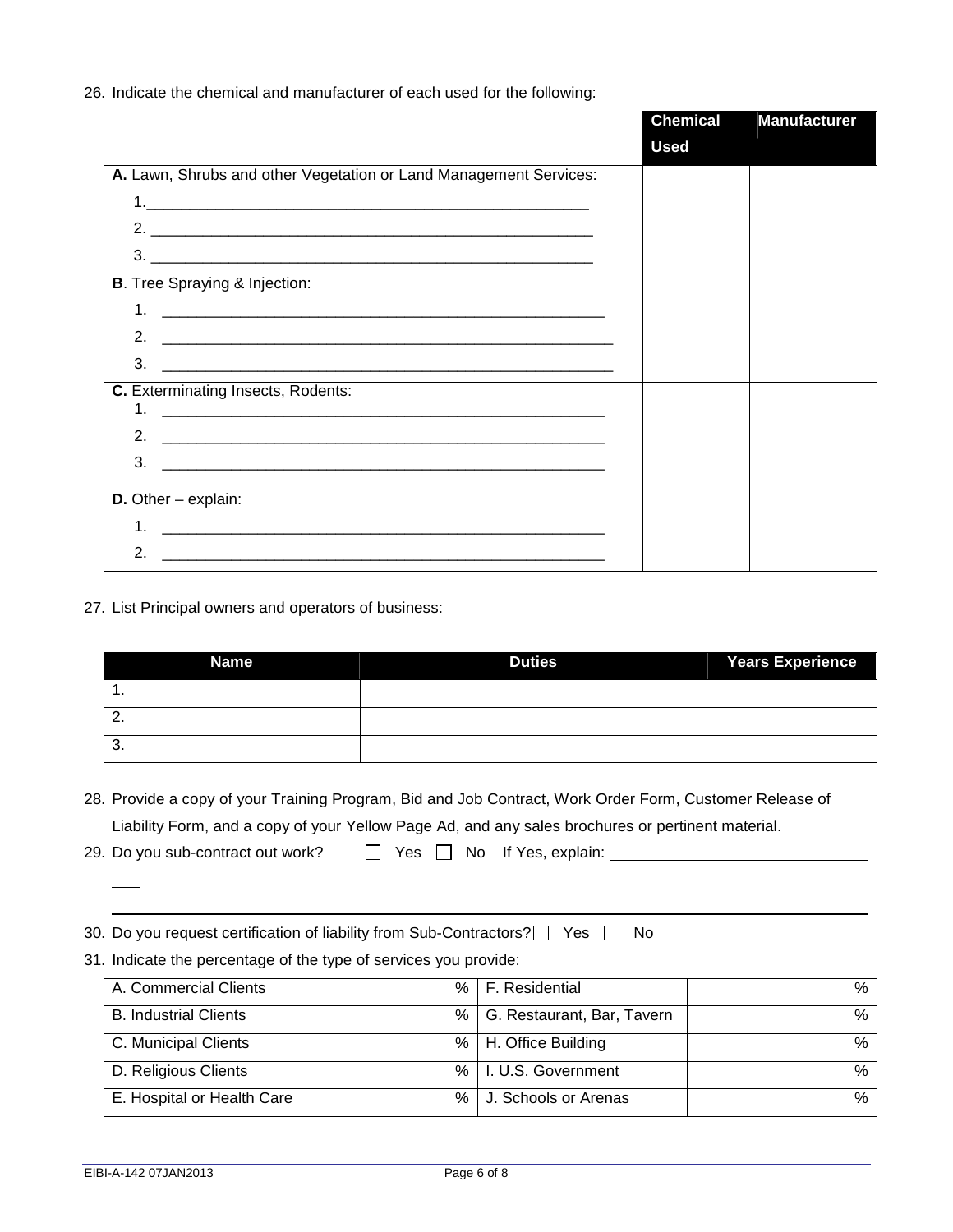|  | 32. Has any prior carrier cancelled insurance for reasons other than non-payment of premium or because they      |  |  |  |  |  |  |
|--|------------------------------------------------------------------------------------------------------------------|--|--|--|--|--|--|
|  |                                                                                                                  |  |  |  |  |  |  |
|  |                                                                                                                  |  |  |  |  |  |  |
|  |                                                                                                                  |  |  |  |  |  |  |
|  |                                                                                                                  |  |  |  |  |  |  |
|  |                                                                                                                  |  |  |  |  |  |  |
|  | 33. Do you operate from your home and use chemicals?<br>$\Box$ Yes $\Box$ No If Yes, answer the following        |  |  |  |  |  |  |
|  | questions?                                                                                                       |  |  |  |  |  |  |
|  |                                                                                                                  |  |  |  |  |  |  |
|  | <b>A.</b> Are all chemicals stored in a separate building? $\Box$ Yes $\Box$ No If No, please describe in detail |  |  |  |  |  |  |
|  | your storage of chemicals, containers, etc. (Use separate sheet titled "Storage and Manufacturing of             |  |  |  |  |  |  |
|  |                                                                                                                  |  |  |  |  |  |  |
|  | B. How are chemicals protected and secured? (Use separate sheet titled "Locked, Alarm System, etc.".             |  |  |  |  |  |  |
|  |                                                                                                                  |  |  |  |  |  |  |
|  |                                                                                                                  |  |  |  |  |  |  |
|  | <b>C.</b> What is the form of heating used in your chemical storage area?                                        |  |  |  |  |  |  |
|  |                                                                                                                  |  |  |  |  |  |  |
|  |                                                                                                                  |  |  |  |  |  |  |
|  |                                                                                                                  |  |  |  |  |  |  |
|  | 34. Do you rent equipment out for "Do It Yourself" clients?<br>No If Yes, what are the gross<br>Yes              |  |  |  |  |  |  |

receipts? \$

35. Explain or outline your equipment maintenance and service program:

# 36. Claims and Loss History:

| A. Have any claim involving professional services ever been made against you?                                    |     |     | Yes                        |  | No If Yes. |
|------------------------------------------------------------------------------------------------------------------|-----|-----|----------------------------|--|------------|
|                                                                                                                  |     |     |                            |  |            |
| please describe each claim on a separate sheet of paper.                                                         |     |     |                            |  |            |
| <b>B.</b> Have you ever been subject of a complaint to or disciplinary action by authorities as a result of your |     |     |                            |  |            |
| professional activities?                                                                                         |     |     |                            |  |            |
| Yes No If Yes, please describe on a separate sheet of paper.                                                     |     |     |                            |  |            |
| C. Has any employee or independent contractor been injured or had cause or reason to lose work or seek           |     |     |                            |  |            |
| medical care due to his occupation and related activities? $\Box$                                                | Yes | No. | If Yes, please describe on |  |            |
| a separate sheet of paper.                                                                                       |     |     |                            |  |            |
|                                                                                                                  |     |     |                            |  |            |
| 37. Are you a member of any Association or Group?                                                                | Yes |     | No How Long?               |  |            |

Name of Association:

### **REPRESENTATIONS AND WARRANTIES**

The "Applicant" is the party to be named as the "Insured" in any insuring contract if issued. By signing this Application, the Applicant for insurance hereby represents and warrants that the information provided in the Application, together with all supplemental information and documents provided in conjunction with the Application, is true, correct, inclusive of all relevant and material information necessary for the Insurer to accurately and completely assess the Application, and is not misleading in any way. The Applicant further represents that the Applicant understands and agrees as follows: (i) the Insurer can and will rely upon the Application and supplemental information provided by the Applicant, and any other relevant information, to assess the Applicant's request for insurance coverage and to quote and potentially bind, price, and provide coverage; (ii) the